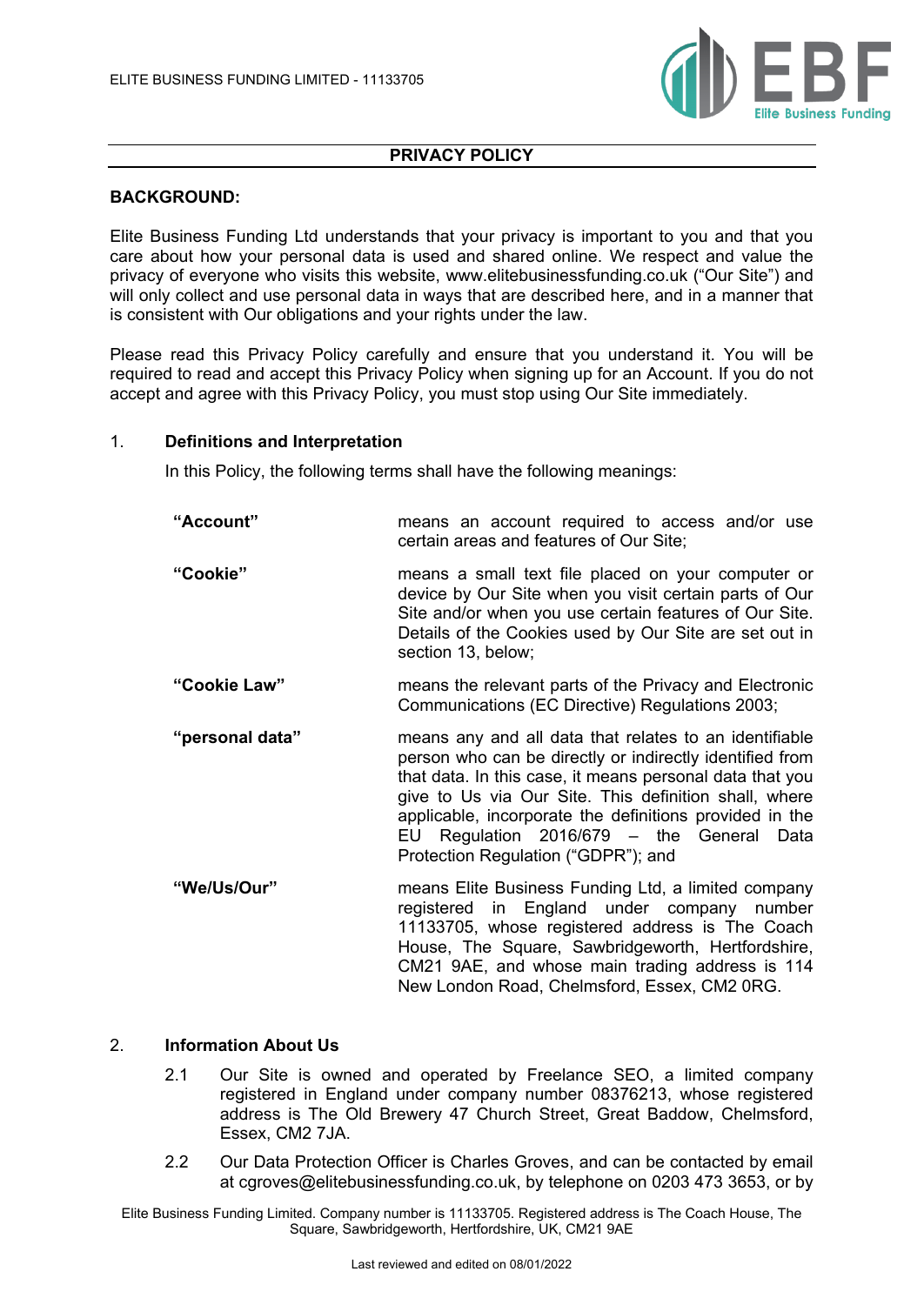

post at 114 New London Road, Chelmsford, Essex, CM2 0RG.

2.3 We are regulated by the Financial Conduct Authority (FCA) and our FRN is 808112

## 3. **What Does This Policy Cover?**

This Privacy Policy applies only to your use of Our Site. Our Site may contain links to other websites. Please note that We have no control over how your data is collected, stored, or used by other websites and We advise you to check the privacy policies of any such websites before providing any data to them.

# 4. **Your Rights**

- 4.1 As a data subject, you have the following rights under the GDPR, which this Policy and Our use of personal data have been designed to uphold:
	- 4.1.1 The right to be informed about Our collection and use of personal data;
	- 4.1.2 The right of access to the personal data We hold about you (see section 12);
	- 4.1.3 The right to rectification if any personal data We hold about you is inaccurate or incomplete (please contact Us using the details in section 14);
	- 4.1.4 The right to be forgotten  $-$  i.e. the right to ask Us to delete any personal data We hold about you (We only hold your personal data for a limited time, as explained in section 6 but if you would like Us to delete it sooner, please contact Us using the details in section 14);
	- 4.1.5 The right to restrict (i.e. prevent) the processing of your personal data;
	- 4.1.6 The right to data portability (obtaining a copy of your personal data to re-use with another service or organisation);
	- 4.1.7 The right to object to Us using your personal data for particular purposes; and
	- 4.1.8 Rights with respect to automated decision making and profiling.
- 4.2 If you have any cause for complaint about Our use of your personal data, please contact Us using the details provided in section 14 and We will do Our best to solve the problem for you. If We are unable to help, you also have the right to lodge a complaint with the UK's supervisory authority, the Information Commissioner's Office.
- 4.3 For further information about your rights, please contact the Information Commissioner's Office or your local Citizens Advice Bureau.

## 5. **What Data Do We Collect?**

Depending upon your use of Our Site, We may collect some or all of the following personal and non-personal data (please also see section 13 on Our use of Cookies and similar technologies.

- 5.1 name;
- 5.2 date of birth;
- 5.3 gender;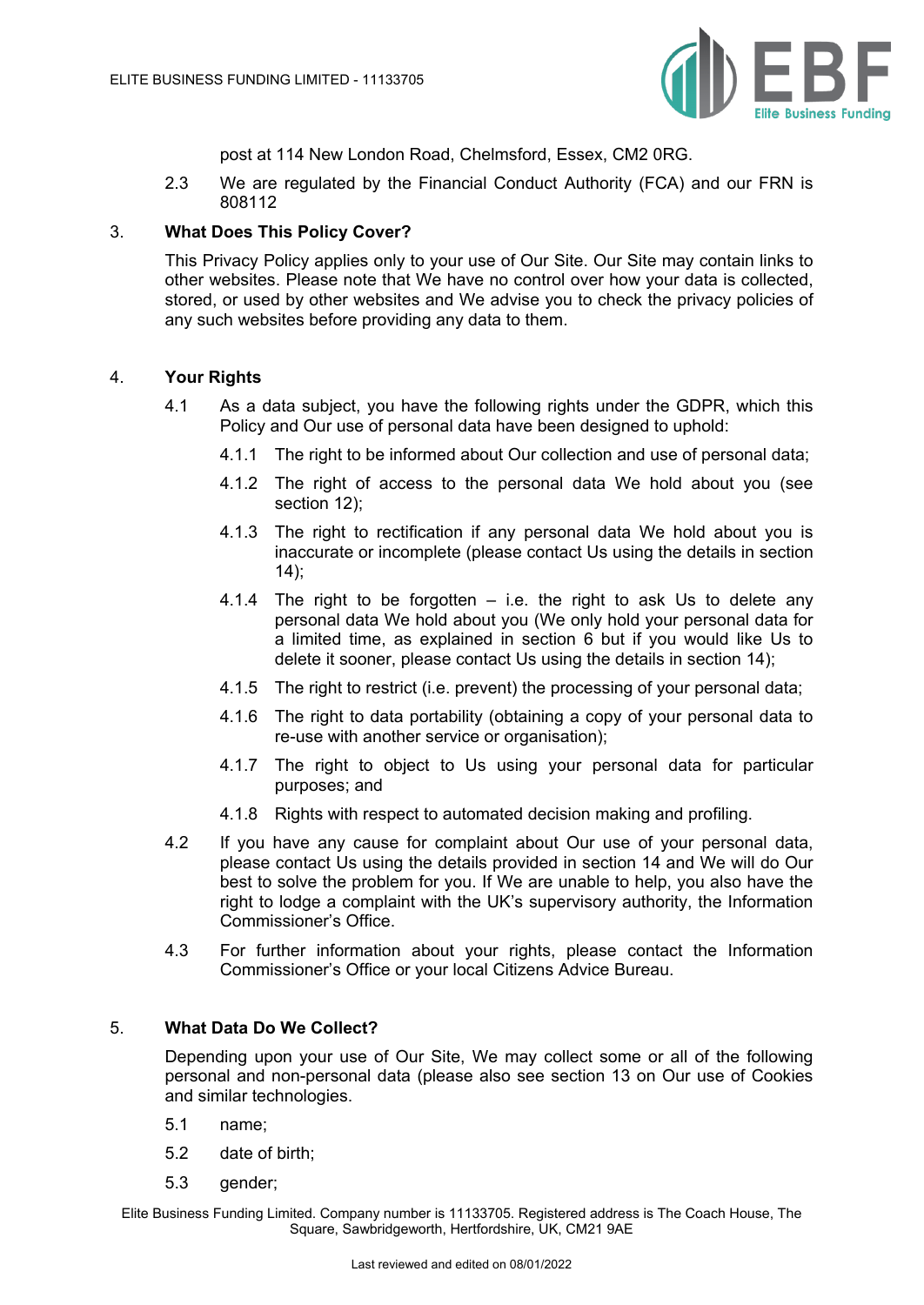

- 5.4 passport;
- 5.5 business/company name and information;
- 5.6 job title;
- 5.7 profession;
- 5.8 contact information such as email addresses and telephone numbers;
- 5.9 demographic information such as post code, preferences, and interests;
- 5.10 financial information such as credit / debit card numbers;
- 5.11 credit history;
- 5.12 IP address;

#### 6. **How Do We Use Your Data?**

- 6.1 All personal data is processed and stored securely, for no longer than is necessary in light of the reason(s) for which it was first collected. We will comply with Our obligations and safeguard your rights under the GDPR at all times. For more details on security see section 7, below.
- 6.2 Our use of your personal data will always have a lawful basis, either because it is necessary for Our performance of a contract with you, because you have consented to Our use of your personal data (e.g. by subscribing to emails), or because it is in Our legitimate interests. Specifically, We may use your data for the following purposes:
	- 6.2.1 Providing and managing your Account;
	- 6.2.2 Providing and managing your access to Our Site;
	- 6.2.3 Personalising and tailoring your experience on Our Site;
	- 6.2.4 Supplying Our services to you (please note that We require your personal data in order to enter into a contract with you);
	- 6.2.5 Personalising and tailoring Our services for you;
	- 6.2.6 Replying to emails from you;
	- 6.2.7 Supplying you with emails that you have opted into (you may unsubscribe or opt-out at any time by emailing info@elitebusinessfunding.co.uk;
	- 6.2.8 Market research;
	- 6.2.9 Analysing your use of Our Site and gathering feedback to enable Us to continually improve Our Site and your user experience;
- 6.3 With your permission and/or where permitted by law, We may also use your data for marketing purposes which may include contacting you by email, telephone or post with information, news and offers on Our services. We will not, however, send you any unsolicited and unrelated marketing or spam material and will take all reasonable steps to ensure that We fully protect your rights and comply with Our obligations under the GDPR and the Privacy and Electronic Communications (EC Directive) Regulations 2003.
- 6.4 Third parties whose content appears on Our Site may use third party Cookies, as detailed below in section 13. Please refer to section 13 for more information on controlling Cookies. Please note that We do not control the activities of such third parties, nor the data they collect and use and advise you to check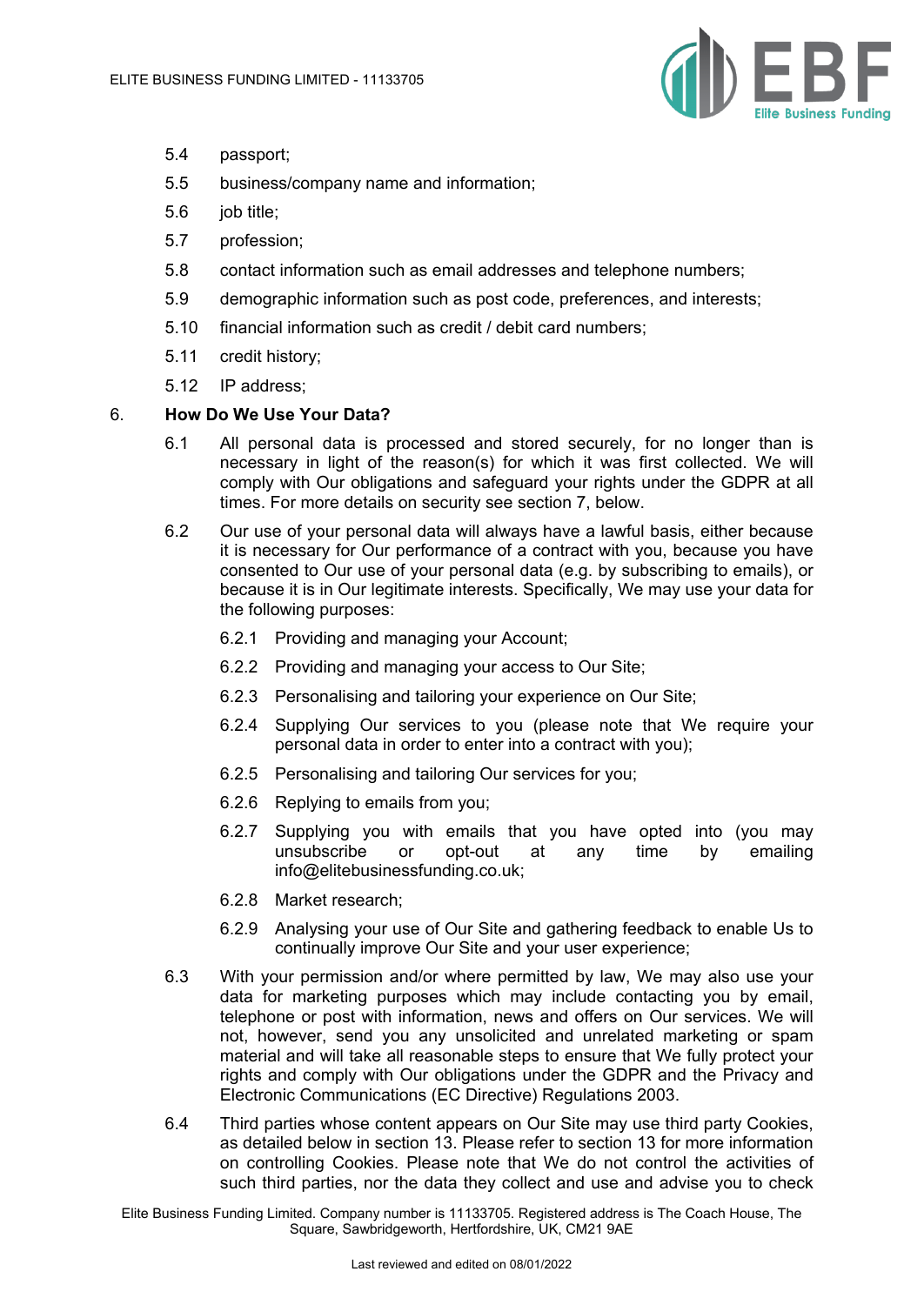

the privacy policies of any such third parties.

- 6.5 You have the right to withdraw your consent to Us using your personal data at any time, and to request that We delete it.
- 6.6 We do not keep your personal data for any longer than is necessary in light of the reason(s) for which it was first collected. Data will therefore be retained for the following periods (or its retention will be determined on the following bases):

| <b>Data</b><br>Ref. | <b>Type of Data</b>                                            | <b>Purpose of Data</b>                                                                                                                 | <b>Review</b><br><b>Period</b> | <b>Retention</b><br>Period or<br>Criteria                     | <b>Comments</b>                                                                                                                                                                                                                                         |
|---------------------|----------------------------------------------------------------|----------------------------------------------------------------------------------------------------------------------------------------|--------------------------------|---------------------------------------------------------------|---------------------------------------------------------------------------------------------------------------------------------------------------------------------------------------------------------------------------------------------------------|
| 1                   | Personal<br>information<br>(Name, address<br>etc)              | Funding application.<br>To verify details.                                                                                             | Annually                       | 6 years                                                       | To assist client during any loan term<br>or for assisting with further finance<br>enquiries and for any complaints and<br>disputes regarding any service<br>provided.                                                                                   |
| 2                   | <b>Business</b><br>information<br>(Registered No.,<br>address) | Funding application.<br>To verify details.                                                                                             | Annually                       | 6 years                                                       | To assist client during any loan term<br>or for assisting with further finance<br>enquiries and for any complaints and<br>disputes regarding any service<br>provided.                                                                                   |
| 3                   | <b>Bank statements</b>                                         | To support funding<br>application and act<br>as proof of<br>affordability and to<br>provide evidence<br>against specified<br>criteria. | Annually                       | 6 years<br>after<br>funding has<br>been<br>provided           | A 6 year period has been allowed<br>prior to disposal of information in the<br>event of any complaints or claims<br>made by the customer which can be<br>made within this timescale to fall in<br>line with our regulator and PI<br>Insurance.          |
| 4                   | Credit history                                                 | To support funding<br>application and act<br>as proof of<br>affordability and to<br>provide evidence<br>against specified<br>criteria. | Annually                       | 6 years<br>months<br>after<br>funding has<br>been<br>provided | A 6 year period has been allowed<br>prior to disposal of information in the<br>event of any complaints or claims<br>made by the customer which can be<br>made within this timescale to fall in<br>line with<br>regulator<br>and PI<br>our<br>Insurance. |
| 5                   | Credit card<br>statements                                      | To support funding<br>application and act<br>as proof of<br>affordability and to<br>provide evidence<br>against specified<br>criteria. | Annually                       | 6 years<br>after<br>funding has<br>been<br>provided           | A 6 year period has been allowed<br>prior to disposal of information in the<br>event of any complaints or claims<br>made by the customer which can be<br>made within this timescale to fall in<br>line with our regulator and PI<br>Insurance.          |
| 6                   | <b>Annual business</b><br>statements                           | To support funding<br>application and act<br>as proof of<br>affordability and to<br>provide evidence<br>against specified<br>criteria. | Annually                       | 6 years<br>after<br>funding has<br>been<br>provided           | A 6 year period has been allowed<br>prior to disposal of information in the<br>event of any complaints or claims<br>made by the customer which can be<br>made within this timescale to fall in<br>line with our regulator and PI<br>Insurance.          |
| 7                   | Passports                                                      | To support funding<br>application and act<br>as proof of<br>affordability and to<br>provide evidence<br>against specified              | Annually                       | 6 years<br>after<br>funding has<br>been<br>provided           | A 6 year period has been allowed<br>prior to disposal of information in the<br>event of any complaints or claims<br>made by the customer which can be<br>made within this timescale to fall in<br>line with our regulator and<br><b>PI</b>              |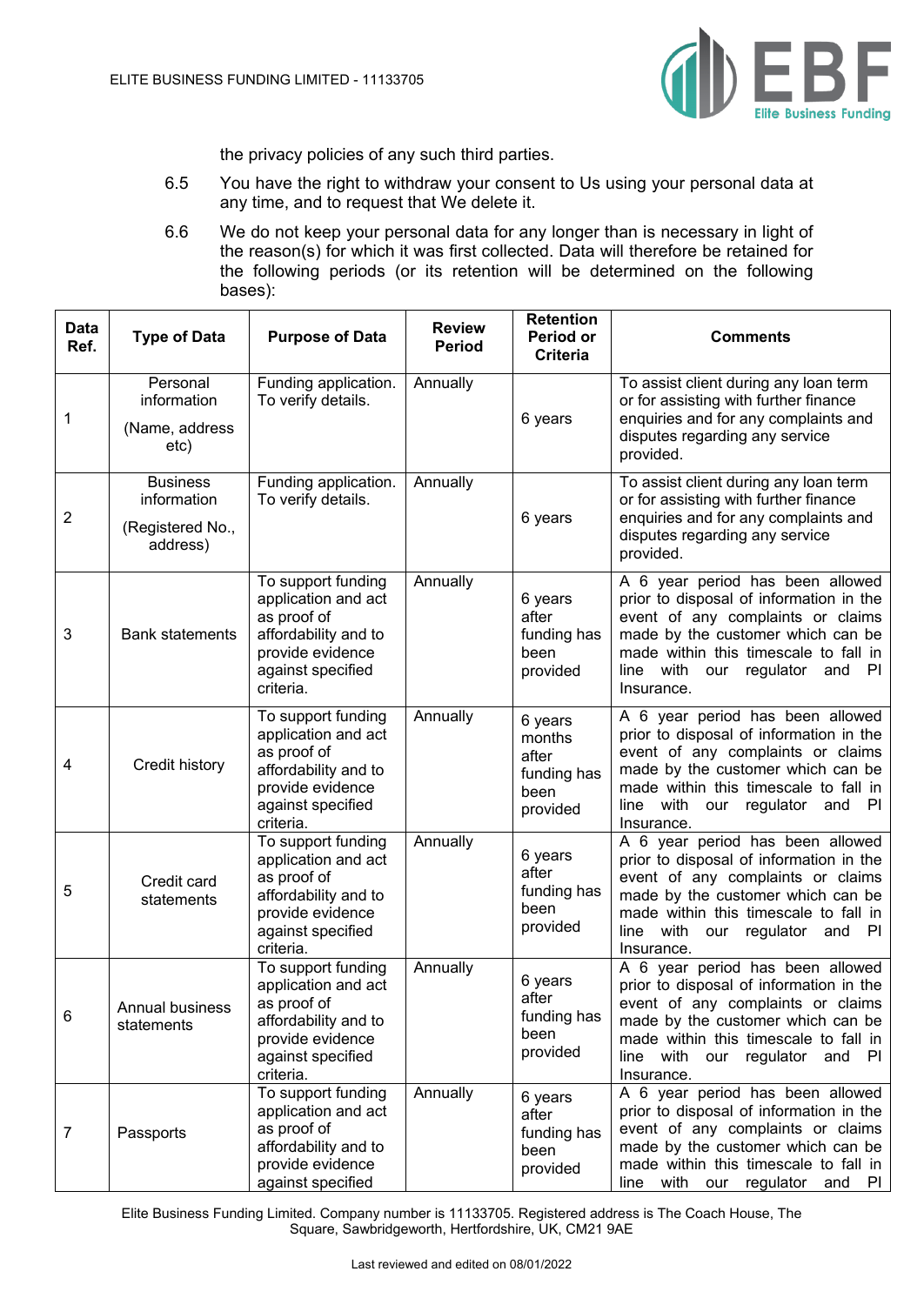

|    |                                                                   | criteria.                                                                                                                                                   |          |                                                        | Insurance.                                                                                                                                                                                                                                               |
|----|-------------------------------------------------------------------|-------------------------------------------------------------------------------------------------------------------------------------------------------------|----------|--------------------------------------------------------|----------------------------------------------------------------------------------------------------------------------------------------------------------------------------------------------------------------------------------------------------------|
| 8  | Personal<br>certificates<br>(Birth/Death,<br>Marriage/Divorce)    | To support funding<br>application and act<br>as proof of<br>affordability and to<br>provide evidence<br>against specified<br>criteria.                      | Annually | 6 years<br>after<br>funding has<br>been<br>provided    | A 6 year period has been allowed<br>prior to disposal of information in the<br>event of any complaints or claims<br>made by the customer which can be<br>made within this timescale to fall in<br>line with our regulator and<br>-PI<br>Insurance.       |
| 9  | Property records<br>(mortgage<br>statements, lease<br>agreements) | To support funding<br>application and act<br>as proof of<br>affordability and to<br>provide evidence<br>against specified<br>criteria.                      | Annually | 6<br>years<br>after<br>funding has<br>been<br>provided | A 6 year period has been allowed<br>prior to disposal of information in the<br>event of any complaints or claims<br>made by the customer which can be<br>made within this timescale to fall in<br>line with our regulator and PI<br>Insurance.           |
| 10 | Pay statements                                                    | To support funding<br>application and act<br>as proof of<br>affordability and to<br>provide evidence<br>against specified<br>criteria.                      | Annually | 6<br>years<br>after<br>funding has<br>been<br>provided | A 6 year period has been allowed<br>prior to disposal of information in the<br>event of any complaints or claims<br>made by the customer which can be<br>made within this timescale to fall in<br>line with our regulator and PI<br>Insurance.           |
| 11 | <b>HMRC</b><br>information                                        | To support funding<br>application and act<br>as proof of<br>affordability and to<br>provide evidence<br>against specified<br>criteria.                      | Annually | 6<br>years<br>after<br>funding has<br>been<br>provided | A 6 year period has been allowed<br>prior to disposal of information in the<br>event of any complaints or claims<br>made by the customer which can be<br>made within this timescale to fall in<br>line with our regulator and PI<br>Insurance.           |
| 12 | <b>Business</b><br>contracts                                      | To support funding<br>application and act<br>as proof of<br>affordability and to<br>provide evidence<br>against specified<br>criteria.                      | Annually | 6<br>years<br>after<br>funding has<br>been<br>provided | A 6 year period has been allowed<br>prior to disposal of information in the<br>event of any complaints or claims<br>made by the customer which can be<br>made within this timescale to fall in<br>line with our regulator and<br><b>PI</b><br>Insurance. |
| 13 | <b>Existing Loan</b><br>agreements                                | To support funding<br>application and act<br>as proof of<br>affordability and to<br>provide evidence<br>against specified<br>criteria.                      | Annually | 6<br>years<br>after<br>funding has<br>been<br>provided | A 6 year period has been allowed<br>prior to disposal of information in the<br>event of any complaints or claims<br>made by the customer which can be<br>made within this timescale to fall in<br>line with our regulator and PI<br>Insurance.           |
| 14 | <b>Tax Returns</b>                                                | To support funding<br>application, act as<br>proof of<br>affordability,<br>calculate risk so the<br>lender can review<br>for approval/decline<br>and offer. | Annually | 6<br>years<br>after<br>funding has<br>been<br>provided | A 6 year period has been allowed<br>prior to disposal of information in the<br>event of any complaints or claims<br>made by the customer which can be<br>made within this timescale to fall in<br>line with our regulator and PI<br>Insurance.           |
| 15 | Franchise<br>Agreements                                           | To support funding<br>application, act as<br>proof of<br>affordability,<br>calculate risk so the<br>lender can review                                       | Annually | 6<br>years<br>after<br>funding has<br>been<br>provided | A 6 year period has been allowed<br>prior to disposal of information in the<br>event of any complaints or claims<br>made by the customer which can be<br>made within this timescale to fall in<br>with our regulator and PI<br>line                      |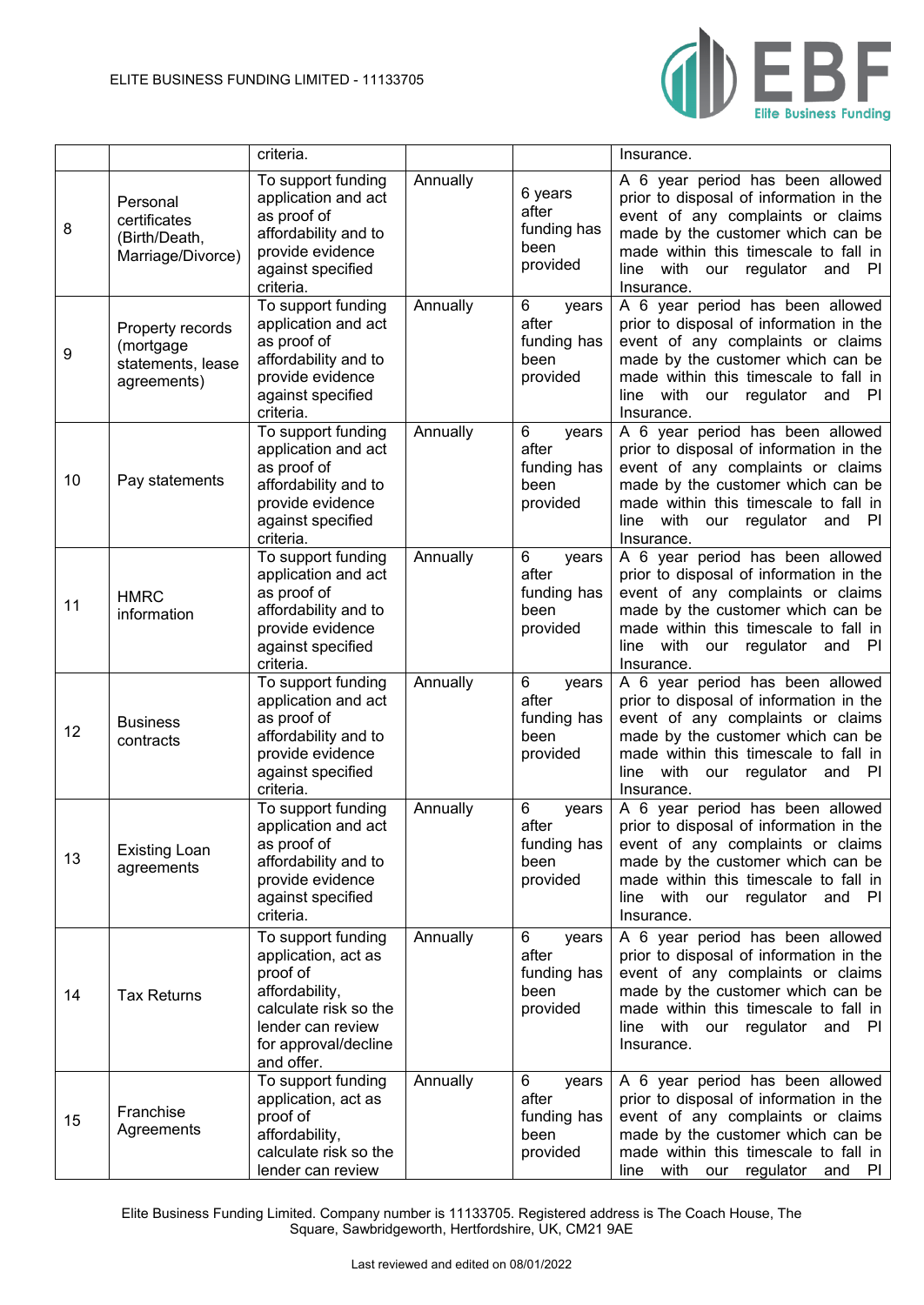

|    |                             | for approval/decline<br>and offer.                                                                                                                          |          |                                                        | Insurance.                                                                                                                                                                                                                                     |
|----|-----------------------------|-------------------------------------------------------------------------------------------------------------------------------------------------------------|----------|--------------------------------------------------------|------------------------------------------------------------------------------------------------------------------------------------------------------------------------------------------------------------------------------------------------|
| 16 | Lease<br>agreements         | To support funding<br>application, act as<br>proof of<br>affordability,<br>calculate risk so the<br>lender can review<br>for approval/decline<br>and offer. | Annually | 6<br>years<br>after<br>funding has<br>been<br>provided | A 6 year period has been allowed<br>prior to disposal of information in the<br>event of any complaints or claims<br>made by the customer which can be<br>made within this timescale to fall in<br>line with our regulator and PI<br>Insurance. |
| 17 | Purchase<br>orders/Invoices | To support funding<br>application, act as<br>proof of<br>affordability,<br>calculate risk so the<br>lender can review<br>for approval/decline<br>and offer. | Annually | 6<br>years<br>after<br>funding has<br>been<br>provided | A 6 year period has been allowed<br>prior to disposal of information in the<br>event of any complaints or claims<br>made by the customer which can be<br>made within this timescale to fall in<br>line with our regulator and PI<br>Insurance. |

## 7. **How and Where Do We Store Your Data?**

- 7.1 We only keep your personal data for as long as We need to in order to use it as described above in section 6, and/or for as long as We have your permission to keep it.
- 7.2 Your data will only be stored in the UK.
- 7.3 Data security is very important to Us, and to protect your data We have taken suitable measures to safeguard and secure data collected through Our Site.
- 7.4 Steps We take to secure and protect your data include:
- a) All electronic copies of personal data are stored securely using passwords and Microsoft OneDrive data encryption;
- b) All hardcopies of personal data, along with any electronic copies are stored on physical, removable media should be stored securely in a locked box, drawer, cabinet, or similar;
- c) All personal data stored electronically is backed up weekly with backups stored onsite. All backups should be encrypted Microsoft OneDrive; and
- d) No personal data is transferred to any device personally belonging to an employee and personal data may only be transferred to devices belonging to agents, contractors, or other parties working on behalf of the Company where the party in question has agreed to comply fully with the letter and spirit of this Policy and of the GDPR (which may include demonstrating to the Company that all suitable technical and organisational measures have been taken).

# 8. **Do We Share Your Data?**

- 8.1 We may share your data with other companies for the purpose of obtaining your business funding. This includes commercial lenders and business loan companies**.**
- 8.2 We may sometimes contract with third parties to supply products and services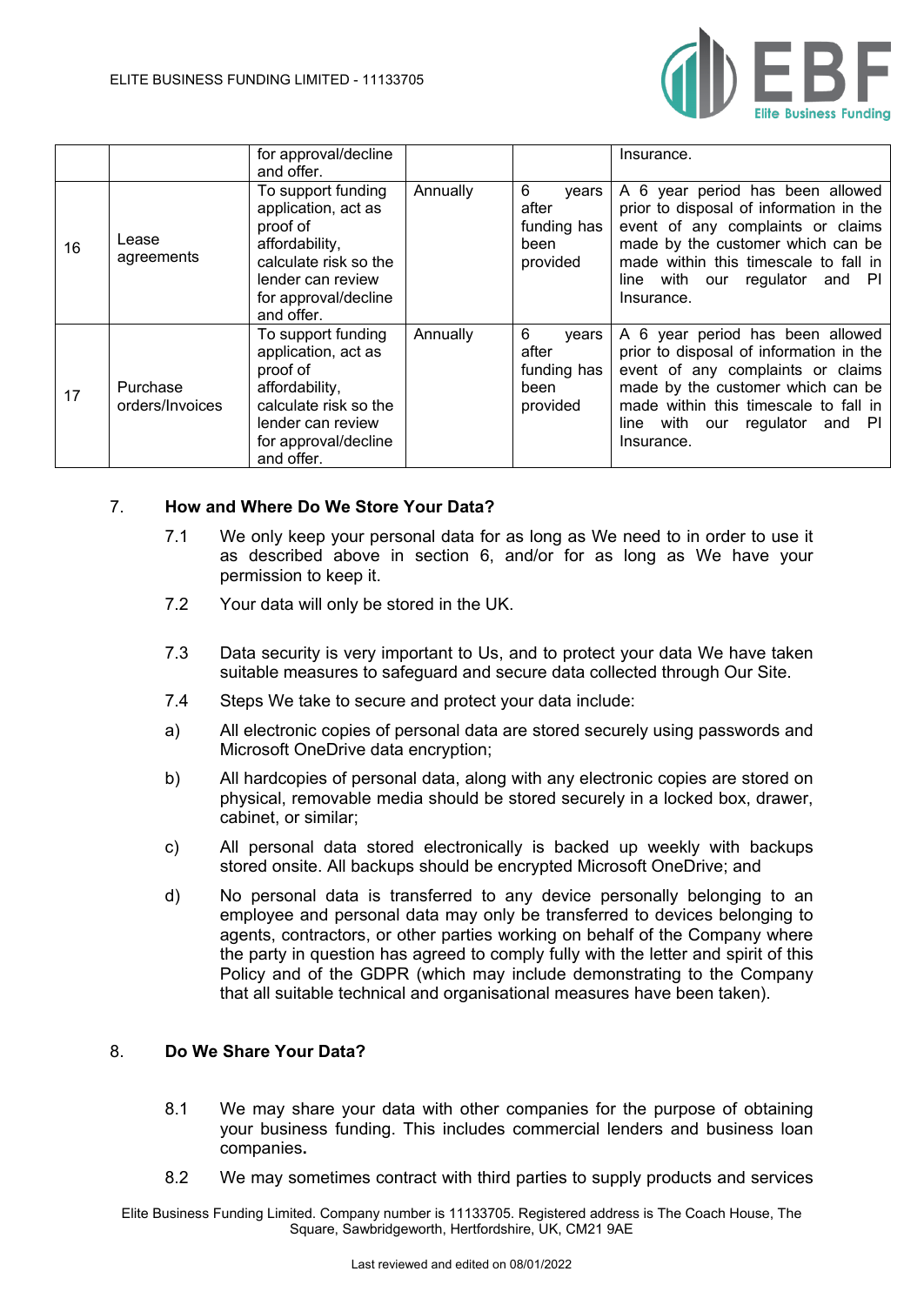

to you on Our behalf. These may include payment processing, delivery of goods, search engine facilities, advertising, and marketing. In some cases, the third parties may require access to some or all of your data. Where any of your data is required for such a purpose, We will take all reasonable steps to ensure that your data will be handled safely, securely, and in accordance with your rights, Our obligations, and the obligations of the third party under the law.

- 8.3 We may compile statistics about the use of Our Site including data on traffic, usage patterns, user numbers, sales, and other information. All such data will be anonymised and will not include any personally identifying data, or any anonymised data that can be combined with other data and used to identify you. We may from time to time share such data with third parties such as prospective investors, affiliates, partners, and advertisers. Data will only be shared and used within the bounds of the law.
- 8.4 We may sometimes use third party data processors that are located outside of the European Economic Area ("the EEA") (The EEA consists of all EU member states, plus Norway, Iceland, and Liechtenstein). Where We transfer any personal data outside the EEA, We will take all reasonable steps to ensure that your data is treated as safely and securely as it would be within the UK and under the GDPR.
- 8.5 In certain circumstances, We may be legally required to share certain data held by Us, which may include your personal data, for example, where We are involved in legal proceedings, where We are complying with legal requirements, a court order, or a governmental authority.

#### 9. **What Happens If Our Business Changes Hands?**

- 9.1 We may, from time to time, expand or reduce Our business and this may involve the sale and/or the transfer of control of all or part of Our business. Any personal data that you have provided will, where it is relevant to any part of Our business that is being transferred, be transferred along with that part and the new owner or newly controlling party will, under the terms of this Privacy Policy, be permitted to use that data only for the same purposes for which it was originally collected by Us.
- 9.2 In the event that any of your data is to be transferred in such a manner, you will be contacted in advance and informed of the changes. When contacted you will be given the choice to have your data deleted or withheld from the new owner or controller.

### 10. **How Can You Control Your Data?**

- 10.1 In addition to your rights under the GDPR, set out in section 4, when you submit personal data via Our Site, you may be given options to restrict Our use of your data. In particular, We aim to give you strong controls on Our use of your data for direct marketing purposes (including the ability to opt-out of receiving emails from Us which you may do by unsubscribing using the links provided in Our emails and at the point of providing your details**.**
- 10.2 You may also wish to sign up to one or more of the preference services operating in the UK: The Telephone Preference Service ("the TPS"), the Corporate Telephone Preference Service ("the CTPS"), and the Mailing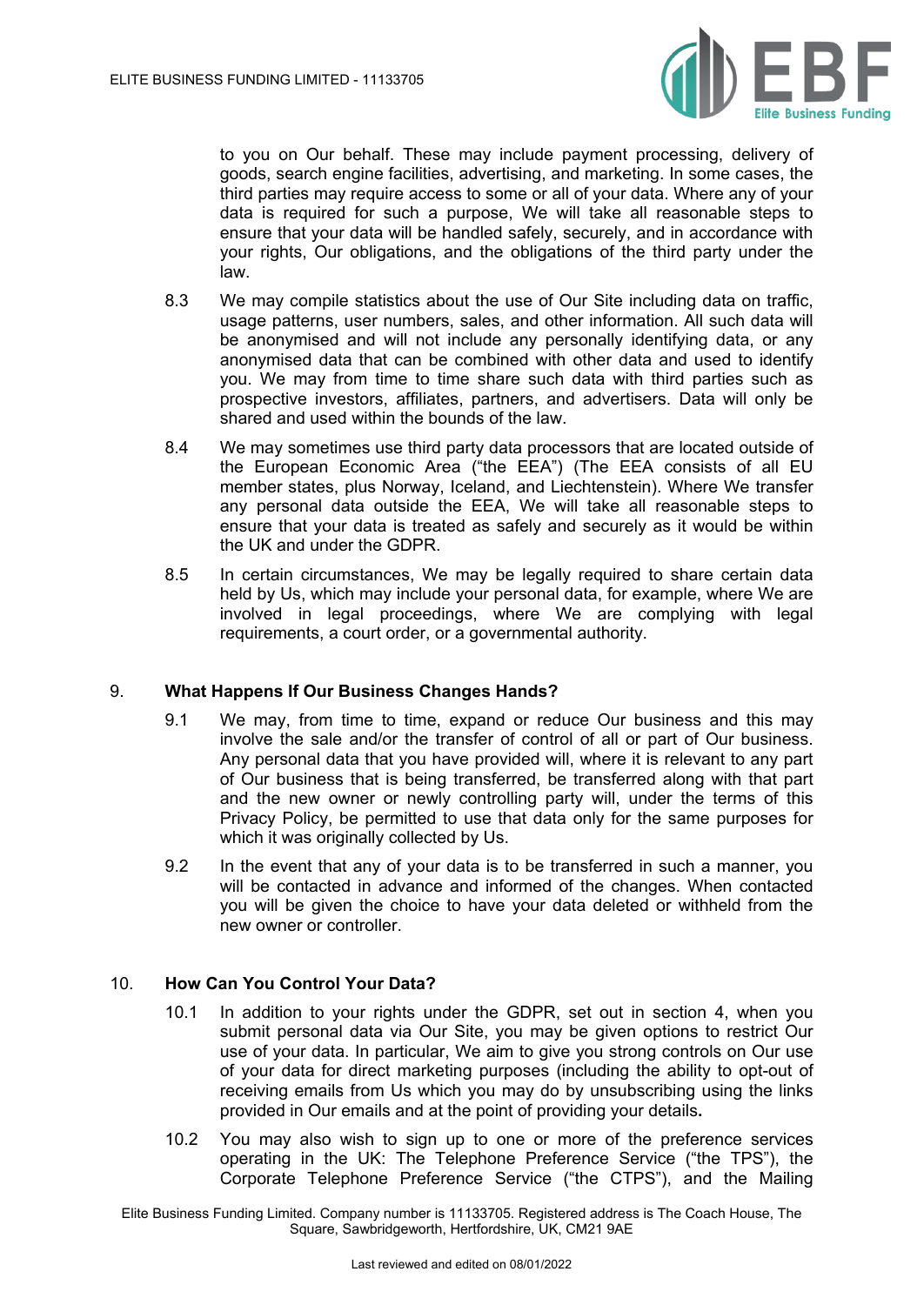

Preference Service ("the MPS"). These may help to prevent you receiving unsolicited marketing. Please note, however, that these services will not prevent you from receiving marketing communications that you have consented to receiving.

## 11. **Your Right to Withhold Information**

- 11.1 You may access certain areas of Our Site without providing any data at all. However, to use all features and functions available on Our Site you may be required to submit or allow for the collection of certain data.
- 11.2 You may restrict Our use of Cookies. For more information, see section 13.

#### 12. **How Can You Access Your Data?**

You have the right to ask for a copy of any of your personal data held by Us (where such data is held). Under the GDPR, no fee is payable and We will provide any and all information in response to your request free of charge. Please contact Us for more details at info@elitebusinessfunding.co.uk, or using the contact details below in section 14. Alternatively upon request we can also send you our Data Protection Policy for more information.

#### 13. **Our Use of Cookies**

- 13.1 We use cookies to track your use of our website. This enables us to understand how you use the site and track any patterns with regards how you are using our website. This helps us to develop and improve our website in response to what you might need or want.
- 13.2 Cookies are either:
- a) Session cookies: these are only stored on your computer during your web session and are automatically deleted when you close your browser – they usually store an anonymous session ID allowing you to browse a website without having to log in to each page, but they do not collect any personal data from your computer; or
- b) Persistent cookies: a persistent cookie is stored as a file on your computer and it remains there when you close your web browser. The cookie can be read by the website that created it when you visit that website again. At Chez Vision Marketing we use persistent cookies for Google Analytics.
- 13.3 Cookies can also be categorised as follows:
- a) Strictly necessary cookies: These cookies are essential to enable you to use the website effectively, such as when buying a product and / or service, and therefore cannot be turned off. Without these cookies, the services available to you on our website cannot be provided. These cookies do not gather information about you that could be used for marketing or remembering where you have been on the internet.
- b) Performance cookies: These cookies enable us to monitor and improve the performance of our website. For example, they allow us to count visits, identify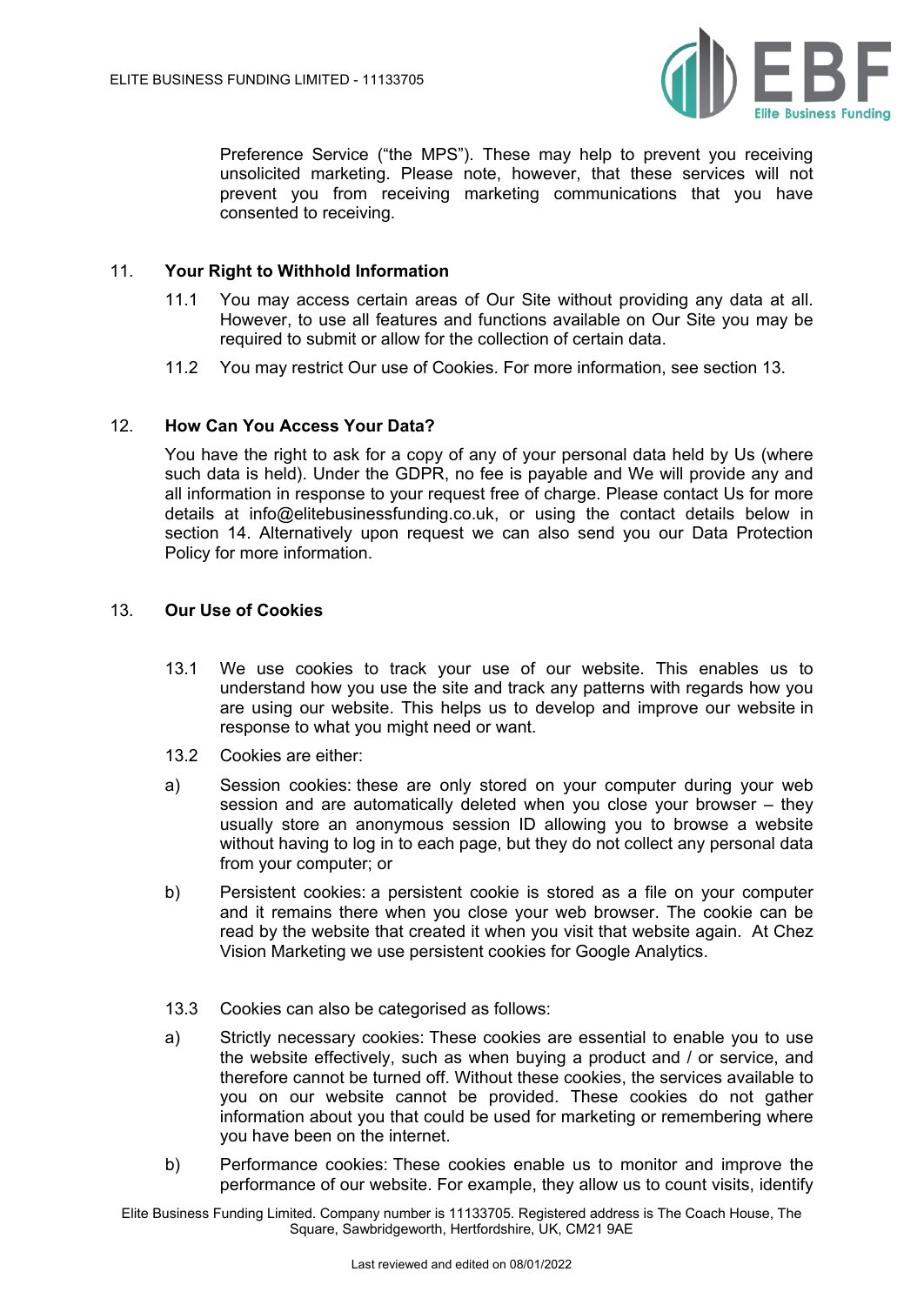

traffic sources and see which parts of the site are most popular.

- c) Functionality cookies: These cookies allow our website to remember choices you make and provide enhanced features. For instance, we may be able to provide you with news or updates relevant to the services you use. They may also be used to provide services you have requested such as viewing a video or commenting on a blog. The information these cookies collect is usually anonymised.
- 13.4 Third parties or publicly available sources: We may receive personal data about you from various third parties and public sources, for example:
- a) Analytics and search information providers
- b) Advertising platforms
- c) Providers of technical, payment and delivery services
- d) Data brokers or aggregators
- e) Companies House
- f) The Electoral Register
- 13.5 Other Data Controllers or Processors: When our client is a data controller or data processor of your data (and so we are a processor or sub-processor, respectively), we may be provided your data in order to fulfil our contract with our client. We do not take responsibility for the privacy standards of our client, but endeavour to ensure they meet with the legal minimum. In any event, our standards of privacy will apply to your data whether we have obtained information directly from you or from a controller client.
- 13.6 All Cookies used by and on Our Site are used in accordance with current Cookie Law.
- 13.7 In addition to the controls that We provide, you can choose to enable or disable Cookies in your internet browser. Most internet browsers also enable you to choose whether you wish to disable all cookies or only third-party Cookies. By default, most internet browsers accept Cookies, but this can be changed. For further details, please consult the help menu in your internet browser or the documentation that came with your device.
- 13.8 You can choose to delete Cookies on your computer or device at any time, however you may lose any information that enables you to access Our Site more quickly and efficiently including, but not limited to, login and personalisation settings.
- 13.9 It is recommended that you keep your internet browser and operating system up-to-date and that you consult the help and guidance provided by the developer of your internet browser and manufacturer of your computer or device if you are unsure about adjusting your privacy settings.

#### 14. **Contacting Us**

If you have any questions about Our Site or this Privacy Policy, please contact Us by email at info@elitebusinessfunding.co.uk, by telephone on 0203 473 3653, or by post at 114 New London Road, Chelmsford, Essex, CM2 0RG. Please ensure that your query is clear, particularly if it is a request for information about the data We hold about you (as under section 12, above).